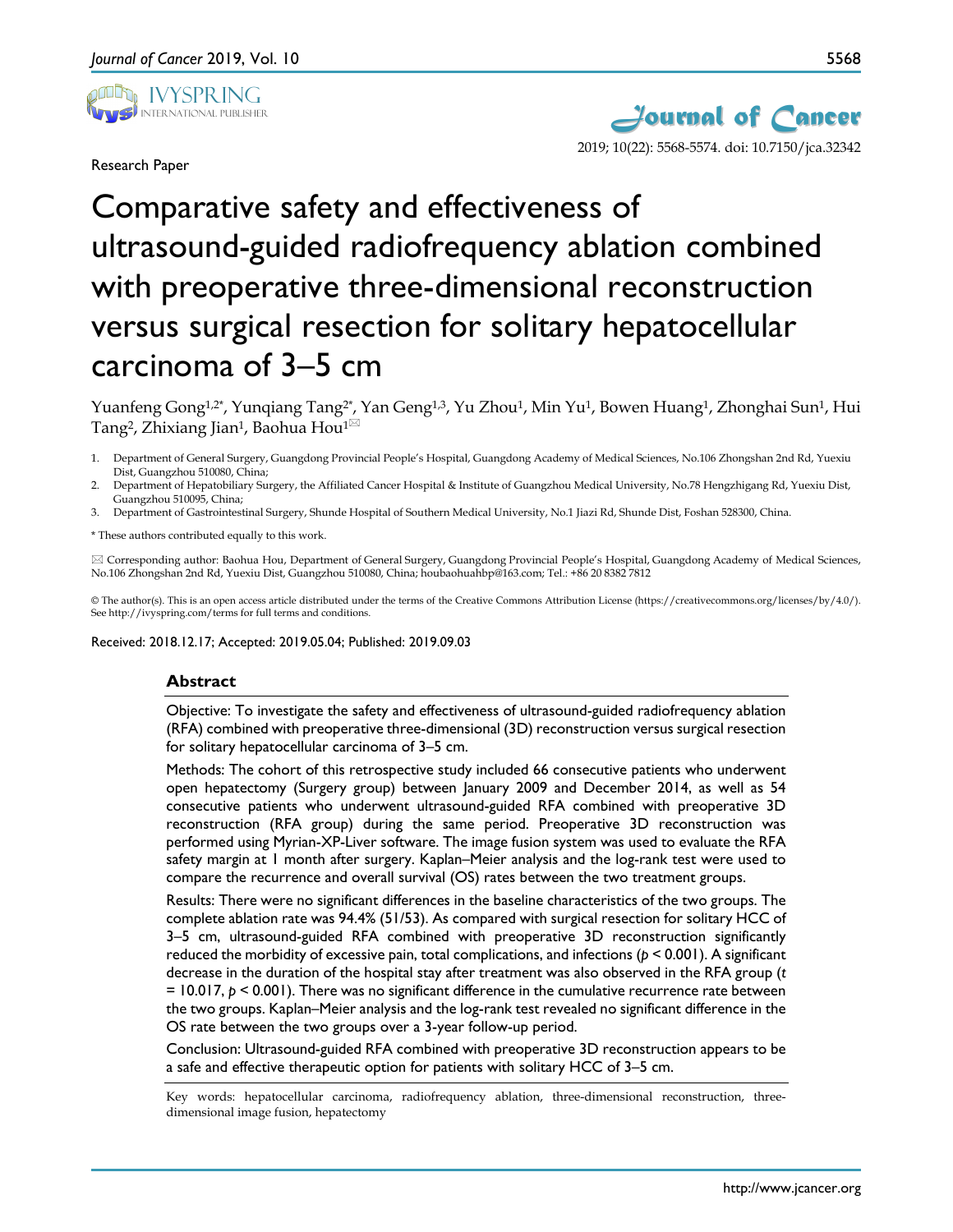## **Introduction**

Hepatocellular carcinoma (HCC) is the sixth most common cancer and the second most common cause of cancer-related death worldwide, accounting for an estimated 782,500 new cases and 745,500 deaths annually [1]. Although liver resection is the primary treatment for HCC, extensive surgical resection has certain limitations due to the risk of liver dysfunction after ischemia-reperfusion injury, the inflammatory response, nutrient metabolism abnormalities, and differences in liver cirrhosis status and resection range [2]. In recent years, ultrasound-guided radiofrequency ablation (RFA) of small HCC has been widely applied in clinical practice. For lesions smaller than 3 cm, RFA has the same safety and effectiveness as surgical resection [3-4], while for lesions with a diameter of 3–5 cm, the curative effect remains controversial [5]. Incomplete ablation is the main factor that affects its curative effect. Accurate preoperative imaging assessment can not only reduce the complication rate of RFA, but also ensure a tumor-free margin and improve survival [6]. Preoperative three-dimensional (3D) reconstruction is used to stereoscopically display the tumor location, intrahepatic vasculature, and adjacent organs to better plan and improve the safety and effectiveness of RFA [7-8]. Thus, the aim of this retrospective study was to comprehensively investigate the safety and effectiveness of ultrasound-guided RFA combined with preoperative 3D reconstruction versus surgical resection for HCC of 3–5 cm.

## **Materials and Methods**

## **Subjects**

The cohort of this retrospective study included 66 consecutive patients who underwent open hepatectomy between January 2009 and December 2014, as well as 54 consecutive patients who underwent ultrasound-guided RFA combined with preoperative 3D reconstruction during the same period. The study protocol was approved by the Ethics Committee of the Hospital and written informed consent was obtained directly from all participants. All subjects met the following criteria: (1) hepatectomy or RFA as the first-line treatment, but no previous chemotherapy or radiotherapy; (2) confirmed diagnosis of HCC by history, AFP level, image study, and postoperative pathological analysis; and (3) Child–Pugh grade A or B, with one tumor with a diameter of 3–5 cm, with no macrovascular invasion or distant metastasis. Exclusion criteria were as follows: (1) unavailability of pre- and post-operative computed tomography (CT) data, as some patients underwent preoperative enhanced CT

in other hospitals and we could not obtain the digital CT data. (2) loss to follow-up within 3 months after RFA or surgery, (3) any other malignancy, or (4) the anatomical structure around the ablation area was obviously changed (e.g., massive ascites), which might affect the fusion of images.

### **3D reconstruction and RFA procedure**

Preoperative enhanced CT was performed using the GE Lightspeed 64-slice helical CT system (GE Healthcare Life Sciences, Chicago, IL, USA). Myrian-XP-Liver software (Intrasense SA, Montpellier, France) was used for 3D reconstruction. Ultrasoundguided (Hitachi Aloka SSD-Alpha 5 Surgical Ultrasound System; Hitachi Ltd., Tokyo, Japan) percutaneous RFA was conducted with the Cool-tip RFA System (Medtronic plc, Dublin, Ireland) with a 17G electrode needle. Percutaneous liver biopsy was performed using a 16G Tru-Core needle (15 cm; Angiotech, Wheeling, IL, USA).

For CT assessment, all patients were placed in the supine position. The scanning area ranged from the diaphragm to the kidney. The scanning parameters were as follow: current, 250 mA; voltage, 120 kV; slice thickness, 5 mm; pitch, 0.984; and rotation speed, 0.5 s/cycle. The contrast agent was highly concentrated Ultravist 370 (Bayer Pharma AG, Wuppertal, Germany). The scanning was delayed 20–25 s after the arterial phase and 55–60 s after the venous phase. CT data of the arterial and venous phases, as well as the portal vein phase were transferred to the GE AW4.4 workstation, copied onto a DVD (DICOM format), and subsequently imported into Myrian-Xp-Live software. The system automatically identified and extracted image information of the liver parenchyma, tumors, hepatic artery, portal vein, and hepatic vein, and then generated reconstructed 3D images of the liver. The tumor location and size, as well as the adjacent vasculature could be clearly observed in all directions. Sometimes, the automatic identification was insufficient or excessive, thus appropriate cutting was manually performed. The liver volume was estimated with Myrian-Xp-Live software.

RFA procedure: The 3D RFA target area (a tumor-free margin of at least 5 mm) was designed according the preoperative 3D reconstructed image. It was not possible to reach such a safety margin in some cases owing to the adjacent vasculature, intestines, or gallbladder. Under local or general anesthesia, ultrasound-guided percutaneous liver biopsy was performed. Then, a 17G Cool-tip electrode needle was punctured into the liver under real-time ultrasound guidance. The radiofrequency power was gradually increased and lasted about 10 min. The puncture track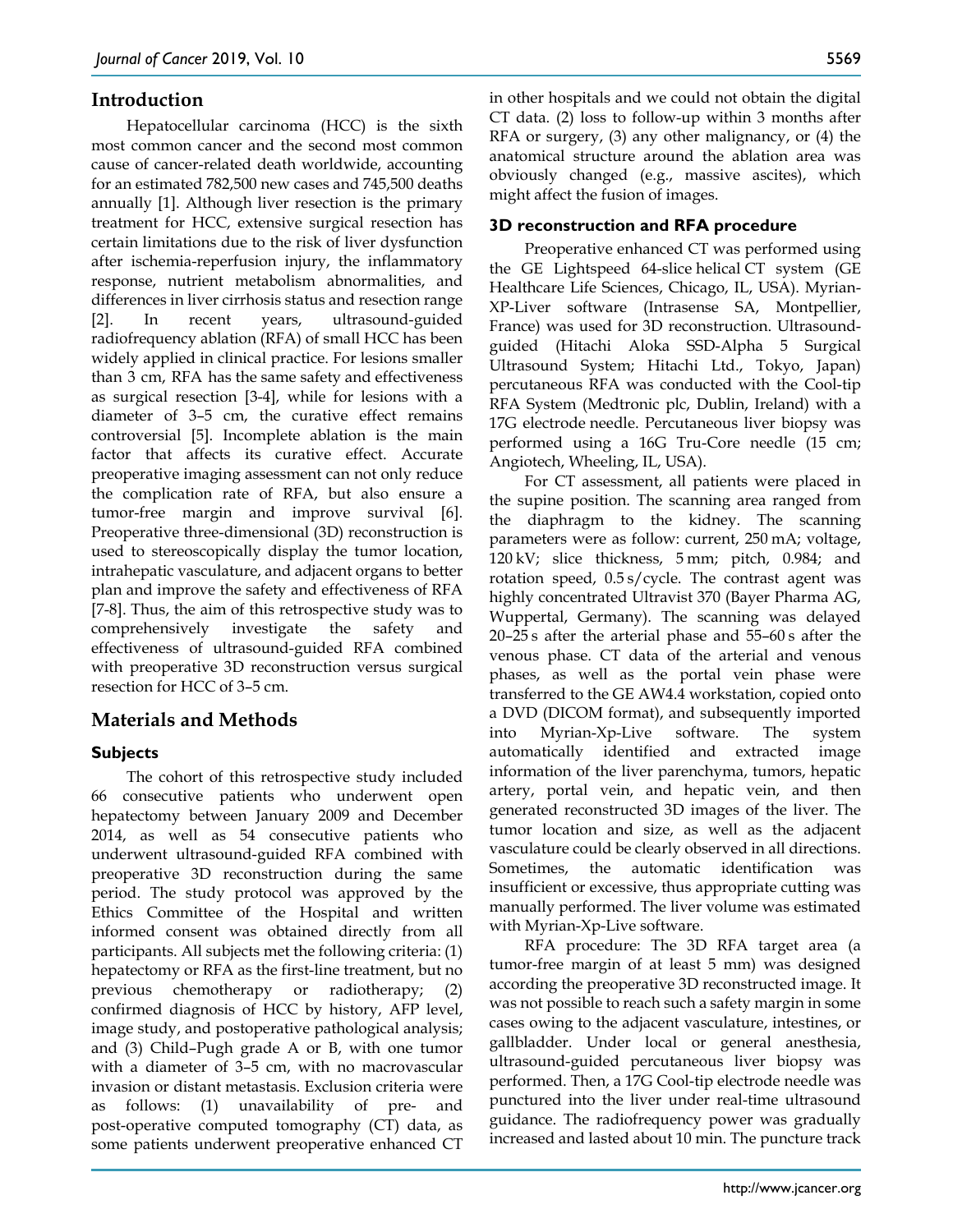was ablated once the procedure was finished in order to reduce postoperative bleeding and seeding of tumor cells. Sometimes, the electrode needle could not be accurately inserted when the tumor was located near the hepatic dome due to lower chest interference. For such cases, the artificial hydrothorax technique was applied by injecting 800–1000 mL of saline into the right thoracic cavity to push the diaphragm downwards. After the RFA procedure, Doppler ultrasound was used to detect the target area and determine whether the blood flow signal had still existed.

#### **Effect evaluation**

Definitions of postoperative complications were as follows: Post-hepatectomy hemorrhage was defined as a decrease in postoperative hemoglobin levels of  $>3 g/dL$ , as compared with the baseline level and/or any postoperative transfusion of packed red blood cells and/or the need for radiological intervention (such as embolization), and/or re-operation to stop the bleeding. Evidence of intra-abdominal bleeding was obtained by imaging or blood loss via the abdominal drains, if present. Biliary leakage was defined as a drainage bilirubin to serum bilirubin ratio of > 3 at day 3 or after resection, or interventional surgical revision due to biliary peritonitis. Post-hepatectomy liver failure was defined as an increase in the international normalized ratio and hyperbilirubinemia on or after day 5. A clinical diagnosis of sepsis was defined as systemic inflammatory response syndrome with a documented infection. Systemic inflammatory response syndrome was demonstrated by two or more of the following four variables: (1) hyperthermia (> 38.3°C) or hypothermia (< 36°C); (2) tachycardia (> 90 beats/min); (3) tachypnea (rate  $\geq$  20 breaths/min) or hypoxia (oxygen saturation < 90% or need for oxygen supplementation of  $\geq 0.4$  fraction of inspired oxygen to maintain adequate saturation); and (4) leukocytosis [white blood cell (WBC) count of  $> 12.0 \times 10^9$  cells/L], leukopenia (WBC count of  $\leq 4 \times 10^9$  cells/L), or immature or band forms of > 10%. Postoperative ileus was defined as two or more of the following symptoms: nausea/vomiting, inability to tolerate an oral diet for more than 24 h, absence of flatus for more than 24 h, distension, and radiological confirmation on or after day 4 without prior resolution of ileus.

An increase in the WBC count was induced by the inflammatory reaction. Pre- and post-operative liver function was assessed using the Child–Pugh scoring system based on serum levels of alanine aminotransferase (ALT), aspartate transaminase (AST), total bilirubin (TBil), and albumin (Alb), as well as the prothrombin time (PT). Preoperative

reserved liver function was measured according to the indocyanine green retention rate at 15 min (ICG15). Venous blood samples were obtained from all subjects before surgery and on postoperative days 1 (D1), 3 (D3), and 7 (D7). The preoperative characteristics of all patients [i.e., age, sex, body mass index, fasting blood glucose, hepatitis B surface antigen (HBsAg) status, Child–Pugh score, ICG15, and alphafetoprotein (AFP)], intraoperative characteristics (surgical duration, complete ablation rate, blood loss, and Pringle time), and postoperative characteristics (excessive pain, duration of postoperative hospital stay, complications, and mortality) were collected.

An image fusion system (Myrian-Xp-Live software), as described in our previous study [9], was used to evaluate the RFA safety margin at 1 month after surgery. Images of the ablation area and tumor were superimposed in a 3D model (**Figure 1**). The transparency of two models (per- and post-RFA) were adjusted and rotated to determine and measure the shortest tumor-free margin. A safety margin of 5 mm or more was considered as complete ablation, while less than 5 mm was considered as incomplete ablation [9].

#### **Follow-up**

Tumor recurrence was diagnosed by enhanced CT and/or magnetic resonance imaging (MRI). Liver biopsies of new lesions were unnecessary. CT and/or MRI were performed at 4 weeks after treatment and every 2 month thereafter during the first 2 years. At each of these follow-up visits, blood tests including liver function tests and serum AFP were done. Chest radiography was done every 6 months. The follow-up visits were spaced out to once every 3 months after 2 years. Tumor recurrence was defined as a new enhanced mass in the arterial phase with washout in the portal site or a delayed phase. A mass showing arterial enhancement without washout was considered as a progressively growing mass on follow-up images or lipiodol retention after transcatheter arterial chemoembolization (TACE) as recurrent HCC. TACE or RFA was performed in the case of neoplasm recurrence. The recurrence time was calculated from the end of surgery to the diagnosis of tumor recurrence. The overall survival (OS) rate was calculated from the end of surgery to the time of death or the latest follow-up. The postoperative 1-, 2-, and 3-year progression-free survival (PFS) and OS rates were compared between the RFA and surgery groups.

#### **Statistical Analysis**

Continuous variables are presented as the mean and standard deviation. The Student's *t*-test was used to identify differences between the means of two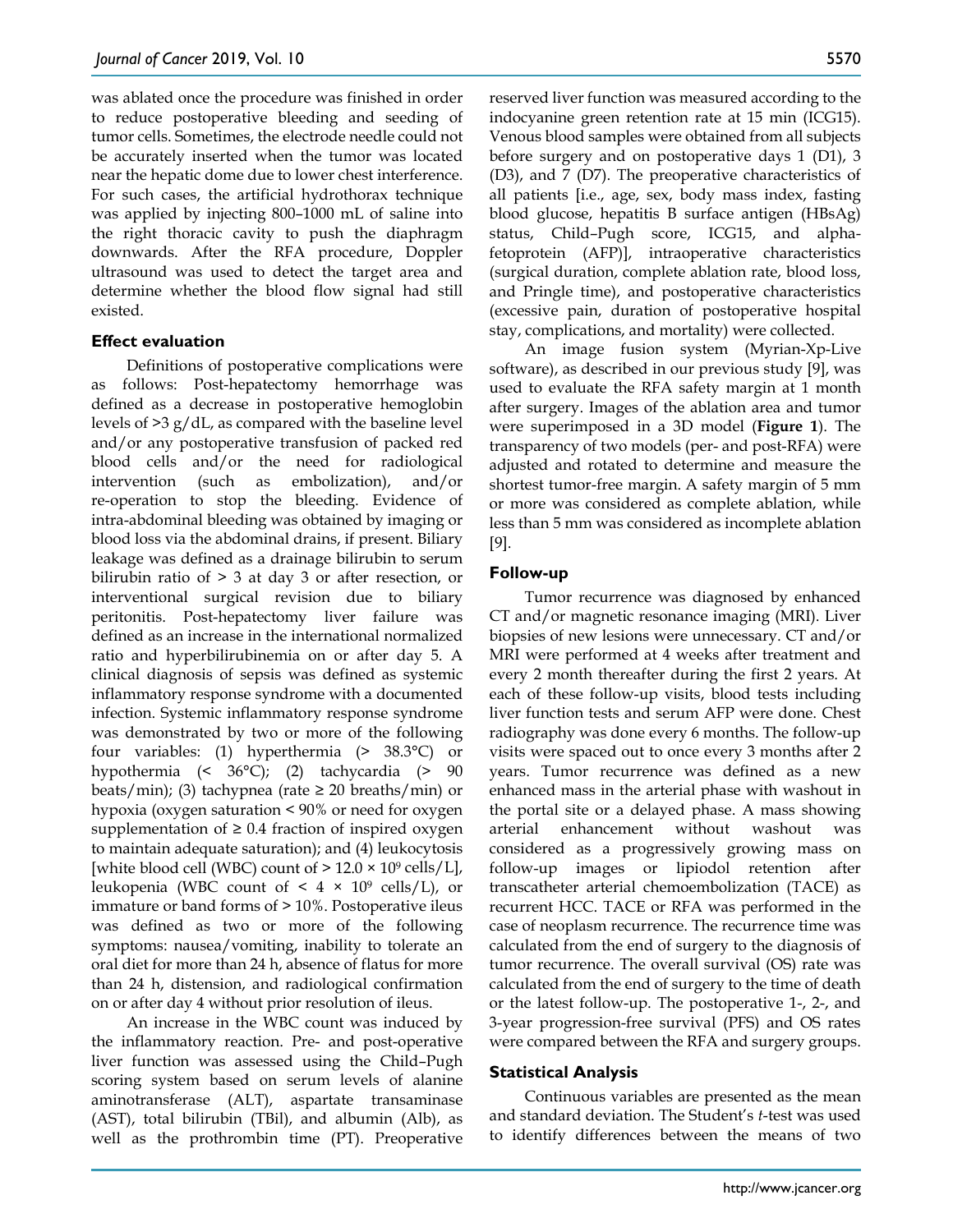continuous variables. The *χ2* test or Fisher's exact probability test was used to determine whether the frequencies between the RFA and surgery groups were significantly different ( $\alpha$  = 0.05). To evaluate the long-term effect of ultrasound-guided RFA combined with preoperative 3D reconstruction, the prognoses between the RFA and surgery groups were compared. The recurrence and OS rates were calculated by the Kaplan–Meier method. The survival curves were plotted by Kaplan–Meier analysis and compared by the log-rank test. Statistical tests were two-sided and a probability (*p*) value of < 0.05 was considered statistically significant. All analyses were performed using SPSS software version 16.0 (SPSS, Inc., Chicago, IL, USA).

#### **Results**

Concerning the baseline characteristics of two groups, no significant difference was found with respect to age, sex, BMI, fasting blood glucose, HBsAg status, Child–Pugh score, ICG15, and AFP. Surgical duration was remarkably longer in the surgery group versus the RFA group. The postoperative target area was a low-density shadow without enhancement. The complete ablation rate was 94.4% (51/53). In the RFA group, ablation was incomplete in three cases. Artificial hydrothorax was conducted in two cases.

Six patients underwent regular hepatic lobectomy and the other 48 underwent non-regular lobectomy. Mean blood loss in the surgery group was about 79.2 mL, with an average Pringle time of 3.8 min (**Table 1**). Also, there was a significant difference in serum levels of TBil (*t* = 2.601, *p* = 0.011), but not WBC, ALT, AST, and Alb, or ΔPT between the two groups before surgery (**Table 2**).

On D1, there were statistically significant differences in all of the above blood sample parameters between the two groups. However, on D3, other than Alb  $(t = 1.114, p = 0.268)$ , the serum levels of WBC, ALT, AST, and TBil, and ΔPT were still increased in the surgery group. Furthermore, on D7, WBC, ALT, AST, and ΔPT were still increased in the surgery group, but TBil and Alb between two groups were almost the same (TBil, *t* = 1.420, *p* = 0.158; Alb, *t*  $= 0.349, p = 0.727$ .

As shown in Table 3, the prevalence of excessive pain, total complications, and total infections was significantly lower in the RFA group as compared to the surgery group ( $p < 0.001$ ). A significant decrease in the duration of the hospital stay after treatment was also observed in the RFA group (*t* = 10.017, *p* < 0.001). The trend seemed to favor a reduction in postoperative mortality in the RFA group (**Table 3**).



**Figure 1. Pre- and post- operative 3D-CT reconstruction and image fusion. (A)** Pre-operative two-dimension computed tomography (plain scan, arterial and venous phases). The tumor size was about 38.59 mm. **(B)** After ultrasound-guided RFA combined with 3D-CT reconstruction, a low-density area was observed (plain scan, arterial and venous phases). **(C)** Pre- and post-operative 3D-CT reconstruction and image fusion. The yellow mass indicates the tumor and the purple mass indicates the ablation area. After<br>image fusion, the safety margin was measured i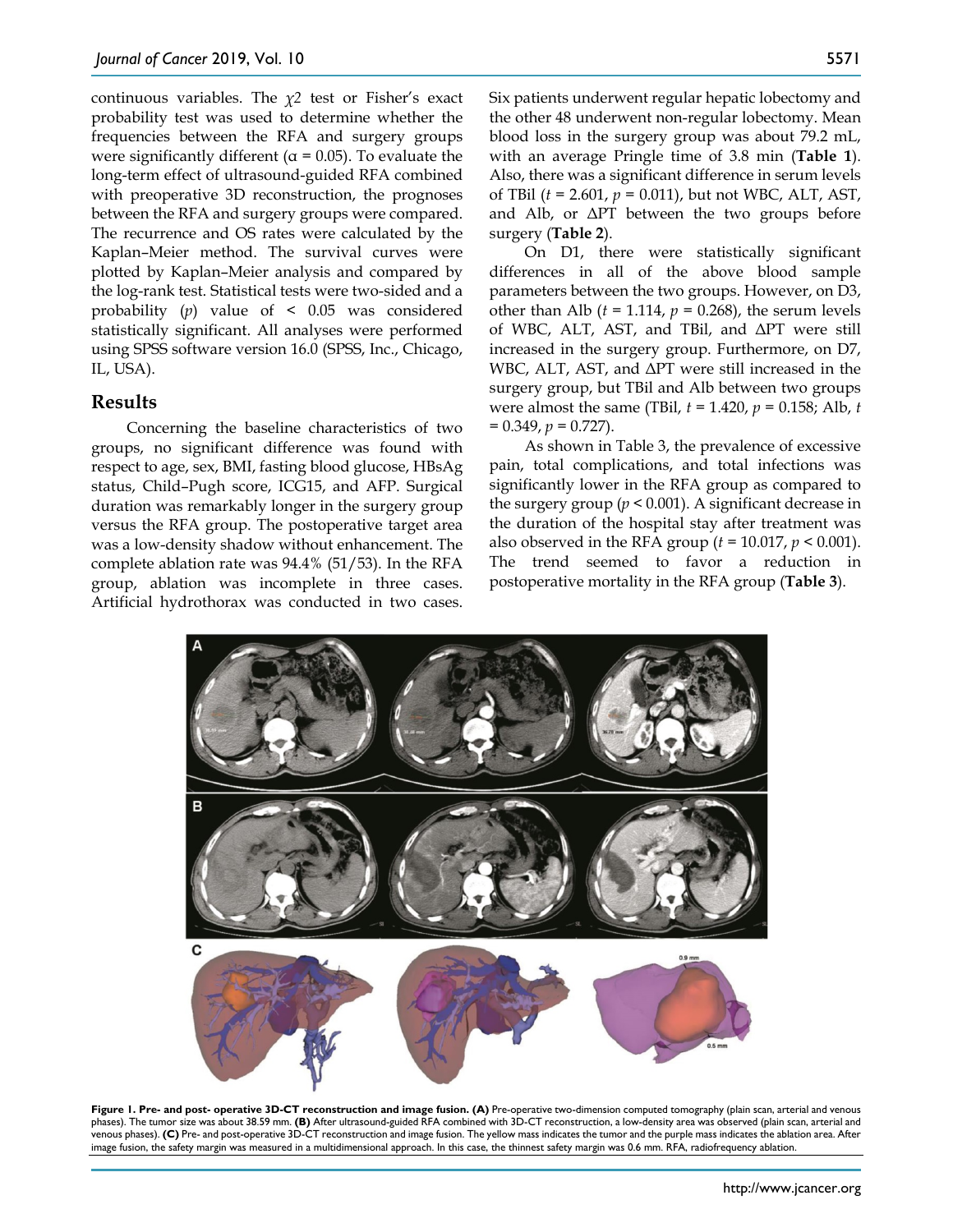#### **Table 1.** Baseline characteristics of the two groups.

|                            | RFA Group (%)   | Surgery Group $(\%)$ $t/x^2$ |             | p                  |
|----------------------------|-----------------|------------------------------|-------------|--------------------|
|                            | $(n = 54)$      | $(n = 66)$                   |             |                    |
| Age (years)                |                 |                              |             |                    |
| $\leq 50$                  | 46 (85.2)       | 58 (87.9)                    | 0.186       | 0.666              |
| > 50                       | 8(14.8)         | 8(12.1)                      |             |                    |
| Sex                        |                 |                              |             |                    |
| Male                       | 38 (70.4)       | 49 (74.2)                    |             | 0.223 0.637        |
| Female                     | 16(29.6)        | 17(25.8)                     |             |                    |
| BMI                        |                 |                              |             |                    |
| $\leq 18.5$                | 8 (14.8)        | 9(13.6)                      |             | 0.486 0.922        |
| 18.5-22.9                  | 23(42.6)        | 25(37.9)                     |             |                    |
| $23.0 - 24.9$              | 20(37.0)        | 27 (40.9)                    |             |                    |
| >25                        | 3(5.6)          | 5(7.6)                       |             |                    |
| $FBG$ (mmol/L)             | $4.9 \pm 1.9$   | $5.1 \pm 1.8$                | 0.591       | 0.556              |
| HBsAg positive             | 47 (87.0)       | 55 (83.3)                    | 0.320       | 0.572              |
| Child-Pugh score           |                 |                              |             |                    |
| Score A                    | 48 (88.9)       | 61(92.4)                     | 0.446 0.504 |                    |
| Score B                    | 6(11.1)         | 5(7.6)                       |             |                    |
| ICG R <sub>15</sub> $(\%)$ | $7.54 \pm 4.83$ | $6.37 \pm 3.81$              | 1.484 0.141 |                    |
| $AFP$ (ng/mL)              |                 |                              |             |                    |
| $\leq 20$                  | 38 (70.4)       | 46 (69.7)                    | 0.006       | 0.936              |
| > 20                       | 16(29.6)        | 20(30.3)                     |             |                    |
| Surgical duration          | $72.9 \pm 36.3$ | $156.3 \pm 73.1$             |             | $7.644 \leq 0.001$ |
| (min)                      |                 |                              |             |                    |
| Complete ablation          | 51 (94.4)       |                              | NA.         | <b>NA</b>          |
| Blood loss (mL)            |                 | $79.2 \pm 39.2$              | NA          | <b>NA</b>          |
| Pringle time (min)         |                 | $3.8 \pm 1.4$                | NA          | NA                 |

AFP, alpha-fetoprotein; BMI, body mass index; FBG, fasting blood glucose; HBsAg, Hepatitis B surface antigen; ICG R15, indocyanine green retention at 15 min; NA, not available; RFA, radiofrequency ablation.

**Table 2.** Blood sample tests of the two groups before and after surgery.

|                   | RFA Group (%)       | Surgery Group $(\%)$ t |       | $\boldsymbol{p}$ |
|-------------------|---------------------|------------------------|-------|------------------|
|                   | $(n=54)$            | $(n=66)$               |       |                  |
| <b>WBC</b> (×10%) |                     |                        |       |                  |
| Preoperation      | $6.23 \pm 2.89$     | $6.67 \pm 3.01$        | 0.811 | 0.419            |
| D <sub>1</sub>    | $13.25 \pm 5.39$    | $18.23 \pm 7.26$       | 4.184 | < 0.001          |
| D3                | $11.75 \pm 5.02$    | $14.37 \pm 6.19$       | 2.508 | 0.014            |
| D7                | $7.26 \pm 3.68$     | $9.56 \pm 4.69$        | 2.938 | 0.004            |
| ALT (IU/L)        |                     |                        |       |                  |
| Preoperation      | $32.31 \pm 14.25$   | $28.19 \pm 12.52$      | 1.685 | 0.095            |
| D1                | $274.49 \pm 129.53$ | $426.53 \pm 224.57$    | 4.409 | < 0.001          |
| D <sub>3</sub>    | $126.32 \pm 61.12$  | $264.62 \pm 127.98$    | 7.286 | < 0.001          |
| D7                | 48.91±21.38         | $69.91 \pm 26.75$      | 4.674 | < 0.001          |
| AST (IU/L)        |                     |                        |       |                  |
| Preoperation      | $34.75 \pm 16.83$   | $35.92 \pm 17.29$      | 0.373 | 0.710            |
| D <sub>1</sub>    | $247.74 \pm 138.03$ | $397.75 \pm 213.75$    | 4.452 | < 0.001          |
| D3                | $108.96 \pm 53.03$  | $227.79 \pm 113.84$    | 7.065 | < 0.001          |
| D7                | $41.23 \pm 23.68$   | $56.68 \pm 28.75$      | 3.166 | 0.002            |
| TBil (umol/L)     |                     |                        |       |                  |
| Preoperation      | $17.33 \pm 6.76$    | $14.48 \pm 5.24$       | 2.601 | 0.011            |
| D <sub>1</sub>    | $26.37 \pm 10.65$   | $33.47 \pm 17.95$      | 2.560 | 0.012            |
| D <sub>3</sub>    | $18.68 \pm 8.53$    | $22.38 \pm 10.25$      | 2.119 | 0.036            |
| D7                | $16.47 \pm 6.83$    | $14.57 \pm 7.65$       | 1.420 | 0.158            |
| Alb $(g/L)$       |                     |                        |       |                  |
| Preoperation      | $35.35 \pm 4.54$    | $37.39 \pm 6.47$       | 1.956 | 0.053            |
| D <sub>1</sub>    | $32.75 \pm 5.47$    | $29.97 \pm 4.90$       | 2.934 | 0.004            |
| D <sub>3</sub>    | $33.49 \pm 5.87$    | $32.31 \pm 5.69$       | 1.114 | 0.268            |
| D7                | $35.76 \pm 6.67$    | $36.23 \pm 7.83$       | 0.349 | 0.727            |
| $\Delta PT$ (s)   |                     |                        |       |                  |
| D <sub>1</sub>    | $0.73 \pm 0.43$     | $0.54 \pm 0.33$        | 2.737 | 0.007            |
| D <sub>3</sub>    | $0.32 \pm 0.25$     | $0.15 \pm 0.32$        | 3.188 | 0.002            |
| D7                | $-0.26 \pm 0.19$    | $-0.11 \pm 0.21$       | 4.062 | < 0.001          |

ΔPT, prothrombin time, true value – upper limit of normal value; Alb, albumin; ALT, alanine aminotransferase; AST, aspartate transaminase; D, day; RFA, radiofrequency ablation; TBil, total bilirubin; WBC, white blood cell count.

| <b>Table 3.</b> Complications, mortality, and duration of hospital stay<br>after surgery of the two groups |  |  |                                    |                                                                     |
|------------------------------------------------------------------------------------------------------------|--|--|------------------------------------|---------------------------------------------------------------------|
|                                                                                                            |  |  | $(n = 54)$                         | RFA Group $\binom{0}{0}$ Surgery Group $\binom{0}{0}$<br>$(n = 66)$ |
|                                                                                                            |  |  | $\sim$ $\sim$ $\sim$ $\sim$ $\sim$ | $\sim$ $\sim$ $\sim$ $\sim$                                         |

|                                   | $(n = 54)$      | $(n = 66)$      |
|-----------------------------------|-----------------|-----------------|
| Excessive pain                    | 13(24.1)        | 66 (100)        |
| Total complications               | 2(3.7)          | 18 (27.3)       |
| Abdominal hemorrhage              | $\theta$        | 2               |
| Upper gastrointestinal hemorrhage | 0               |                 |
| Biliary leakage                   | 0               |                 |
| Liver failure                     |                 | 2               |
| Total infection                   | 2(3.7)          | 12(18.2)        |
| Wound infection                   | 0               | 0               |
| Pulmonary infection               | 2               | 11              |
| Abdominal infection               | 0               | 1               |
| Sepsis                            | 0               | 1               |
| Mortality                         | 0(0)            | 1(1.5)          |
| Duration of hospital stay after   | $2.65 \pm 1.79$ | $9.43 \pm 4.70$ |
| surgery                           |                 |                 |

RFA, radiofrequency ablation

Of the 120 study participants, 116 (96.7%) were followed-up by phone, and one case in the RFA group and three cases in the surgery group were lost to follow-up. During a median follow-up duration of 22.4 (range, 7.3–45.1) months, no tumor seeding was observed in the RFA group. The 1-, 2-, and 3-year recurrence rates were 18.9%, 45.3%, and 50.9% for the RFA group, and 23.8%, 39.7%, and 49.2% for the surgery group, respectively ( $\chi$ 2 = 0.217,  $p$  = 0.641). The corresponding OS rates were 88.7%, 73.6%, and 66.0% for the RFA group, and 93.7%, 76.2%, and 58.7% for the surgery group, respectively ( $\chi$ <sup>2</sup> = 0.484, *p* = 0.486). There was no significant difference in the cumulative recurrence rates between the two groups over the follow-up period (**Figure 2**). There was no significant difference in the OS rate between two groups, as determined with the log-rank test (**Figure 3**).

#### **Discussion**

In recent years, ultrasound-guided RFA has become an acceptable and frequently used therapeutic option for patients with small HCC. However, for patients with solitary HCC of 3–5 cm who are candidates for both RFA and curative surgical treatment, safety and effectiveness remain controversial. A recent randomized clinical trial conducted in Hong Kong showed that for HCC smaller than 5 cm, or less than 3 tumors, each smaller than 3 cm, the overall tumor recurrence rate was similar in the RFA and resection groups. The 1-, 3-, 5-, and 10-year OS rates were 95.4%, 82.3%, 66.4%, and 41.8 % in the RFA group, compared with 94.5%, 80.6%, 66.5%, and 47.6%, respectively, in the resection group  $(p = 0.531)$ , indicating that long-term survival (10-year OS) was superior in the resection group [10]. A large retrospective study, for which patients were divided into groups based on tumor size (i.e.,  $\leq 20$ , 21–30, and 31–50 mm), reported that there was no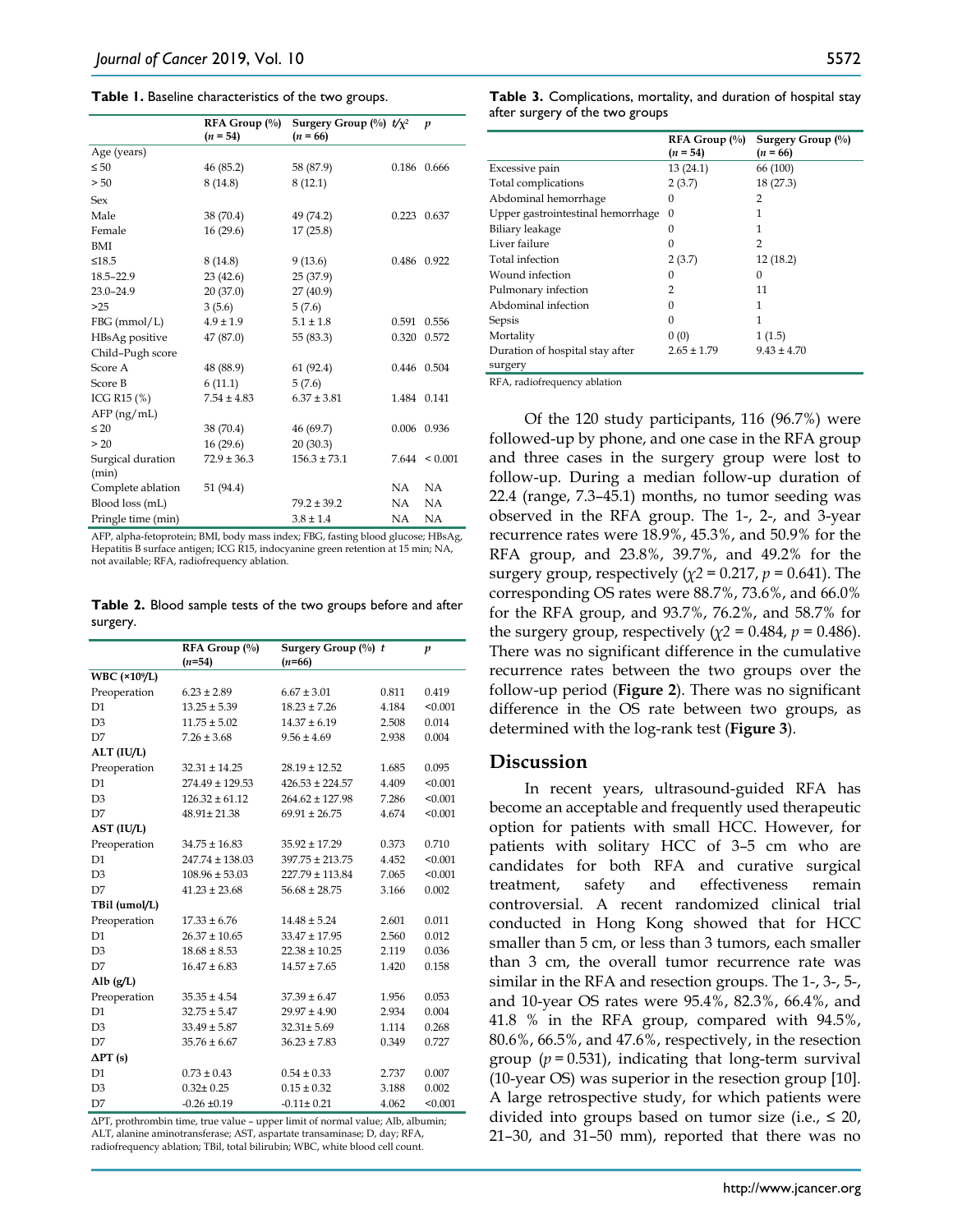significant difference in OS between the HCC  $\leq 20$ mm vs. 21–30 mm groups. However, for patients with tumors measuring 31–50 mm, OS was poorer in the RFA group than in the resection group. Interestingly, the worse OS noted with RFA was observed with only a 5-mm increase in tumors measuring > 30 mm [5].



**Figure 2. Cumulative recurrence rates of the RFA and surgery groups after treatment.** There were no significant differences in the cumulative recurrence rate between the two groups during the follow-up period. RFA, radiofrequency ablation.



In light of this controversy, we agree that it is crucial to arrive at a comprehensive RFA plan to ensure a tumor-free margin and improve the complete ablation rate. A prospective randomized trial comparing the 3-year clinical outcomes of RFA targeting 5- or 10-mm margins demonstrated that targeting a 10-mm margin could significantly reduce the risk of tumor recurrence [6]. Similarly, multivariate analysis from previous studies also revealed that an insufficient margin (5 mm [11] or 3 mm [12]) was an independent predisposing factor for overall recurrence after RFA. Our previous study investigating the feasibility of 3D-CT image fusion to assess the ablation margin also demonstrated that a sufficient ablation margin wider than 5 mm was an independent prognostic factor for both OS and PFS [9]. Based on the 3D-CT image fusion technique, the current study compared the outcomes of a new

method, ultrasound-guided RFA combined with preoperative 3D reconstruction, with surgical resection among patients with solitary HCC of 3–5 cm. The short-term results showed that the incidences of excessive pain, total complications, and total infections were significantly lower in the RFA group than in the surgery group. A significant decrease in the duration of the hospital stay after treatment was also observed in the RFA group. The long-term results with a 3-year follow-up period showed that there were no significant differences in the cumulative recurrence and OS rates between two groups. This result indicated that ultrasound-guided RFA combined with preoperative 3D reconstruction might be a safe and effective therapeutic option for patients with solitary HCC of 3–5 cm.

Conventional ultrasound-guided RFA can only be used to access the ablation margin on twodimensional images, which may contribute to incomplete ablation particularly for HCC larger than 3 cm. Also, incomplete ablation and sublethal heat treatment could skew HCC cells toward epithelialmesenchymal transition (EMT) and transform them to a progenitor-like, highly proliferative cellular phenotype both *in vitro* and *in vivo*, which is driven significantly by p46Shc-Erk1/2 [13]. In addition, incomplete ablation enhanced the invasive and metastatic potential of residual cancer, accompanied with EMT-like phenotype changes by activating β-catenin signaling in HCCLM3 cells [14]. Sorafenib reportedly can inhibit the EMT of HepG2 and SMMC7721 cells after insufficient RFA, and might be useful to prevent the progression of HCC after RFA [15]. In the present study, ultrasound-guided RFA combined with preoperative 3D reconstruction provided intuitional images of the tumor location, tumor size, and adjacent vasculature in all directions to obtain a comprehensive plan. Afterward, precision and the complete ablation rate can be improved by inserting the electrode needle, while avoiding repeating punctures. Another improved technique, real-time ultrasonography (US)/CT-MRI image fusion-guided RFA, has become increasingly accepted worldwide. A pilot study showed that for HCC smaller than 5 cm, US/CT-MRI image fusion improved tumor visibility and the technical feasibility of RFA. Fusion imaging-guided RFA using multiple electrodes demonstrated a highly effective ablation rate and a low local tumor progression rate during a 2-year follow-up period [16-17].

In the current study, the rate of excessive pain in the RFA group was notably lower than in the surgery group, and the incidence of postoperative complications in RFA group was about 3.7%. No serious complications, such as liver failure, was